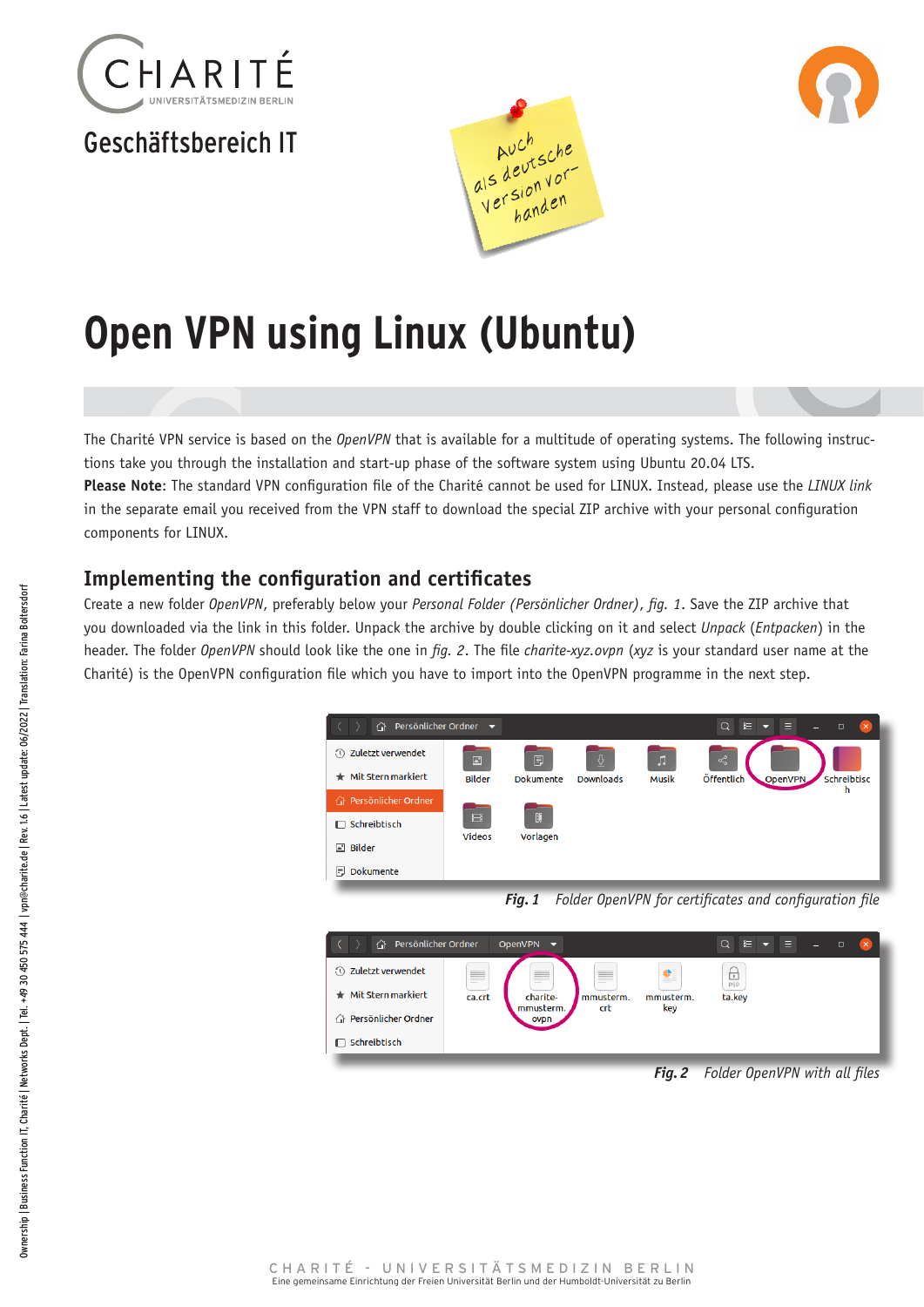

# Geschäftsbereich IT



#### **NetworkManager Settings**

Using the *NetworkManager* (the network or WiFi icon in the right of menu bar – depending on your current connection) select the item *LAN Settings* (*LAN-Einstellungen*) or *WiFi Settings* (W*LAN-Einstellungen*)*, fig. 3.*

In the settings window that now opens, *fig. 4*, you will see the status *Not set up* (*Nicht eingerichtet*) for VPN. Click on the *»+«* for VPN and select *Import from file (Aus Datei importieren…)*, *fig. 5*.



| Ŧ.              | WLAN               | Kabelgebunden            | $^{+}$     |
|-----------------|--------------------|--------------------------|------------|
| $\odot$         | Netzwerk           |                          |            |
| $\vert x \vert$ | Bluetooth          | Verbunden - 1000 Mb/s    | Ô          |
| Ģ               | Hintergrund        | <b>Mobiles Breitband</b> |            |
| Þ               | Darstellung        | Nicht verfügbar          |            |
| Û               | Benachrichtigungen | Netzwerk<br>▼            |            |
| Q               | Suchen             |                          | Ō          |
| ₩               | ⟩<br>Anwendungen   | <b>VPN</b>               |            |
| A               | Datenschutz        | Nicht eingerichtet       |            |
| ⌒               | Online-Konten      |                          |            |
| $\propto$       | Freigabe           | <b>Netzwerk-Proxy</b>    | O<br>Aus   |
|                 |                    | Fia. 4                   | Set up VPN |

When prompted please select the file *charite-xyz.ovpn* (*xyz* is your standard user name in the Charité), *fig. 6*.

In the last step of the setup you will see the tab *Identity (Identität)* in the configuration window, *fig. 7*. Here you must enter the *user name* (*Benutzername*). Then switch to the *IPv4* tab and click the *Use this connection only for resources on its network* box at the bottom, *fig. 8*. Then you can click on *Save* to complete the setup.

| <b>OpenVPN</b>                 |                                                         |  |
|--------------------------------|---------------------------------------------------------|--|
| Kompatibel zum OpenVPN-Server. |                                                         |  |
|                                | Point-to-Point Tunneling Protocol (PPTP)                |  |
|                                | Kompatibel mit Microsofts und anderen PPTP VPN-Servern. |  |

|                            |                     | Wählen Sie die Datei zum Importieren |  |  |  |
|----------------------------|---------------------|--------------------------------------|--|--|--|
| $\hat{m}$ mmusterm         | <b>OpenVPN</b><br>þ |                                      |  |  |  |
| Name                       |                     |                                      |  |  |  |
| e<br>ca.crt                |                     |                                      |  |  |  |
| charite-mmusterm.ovpn<br>E |                     |                                      |  |  |  |
| E<br>mmustermann           |                     |                                      |  |  |  |
| e,<br>mmusterm.key         |                     |                                      |  |  |  |
| ta.key<br>e                |                     |                                      |  |  |  |
|                            |                     |                                      |  |  |  |

*Fig.6 Select the proper file*